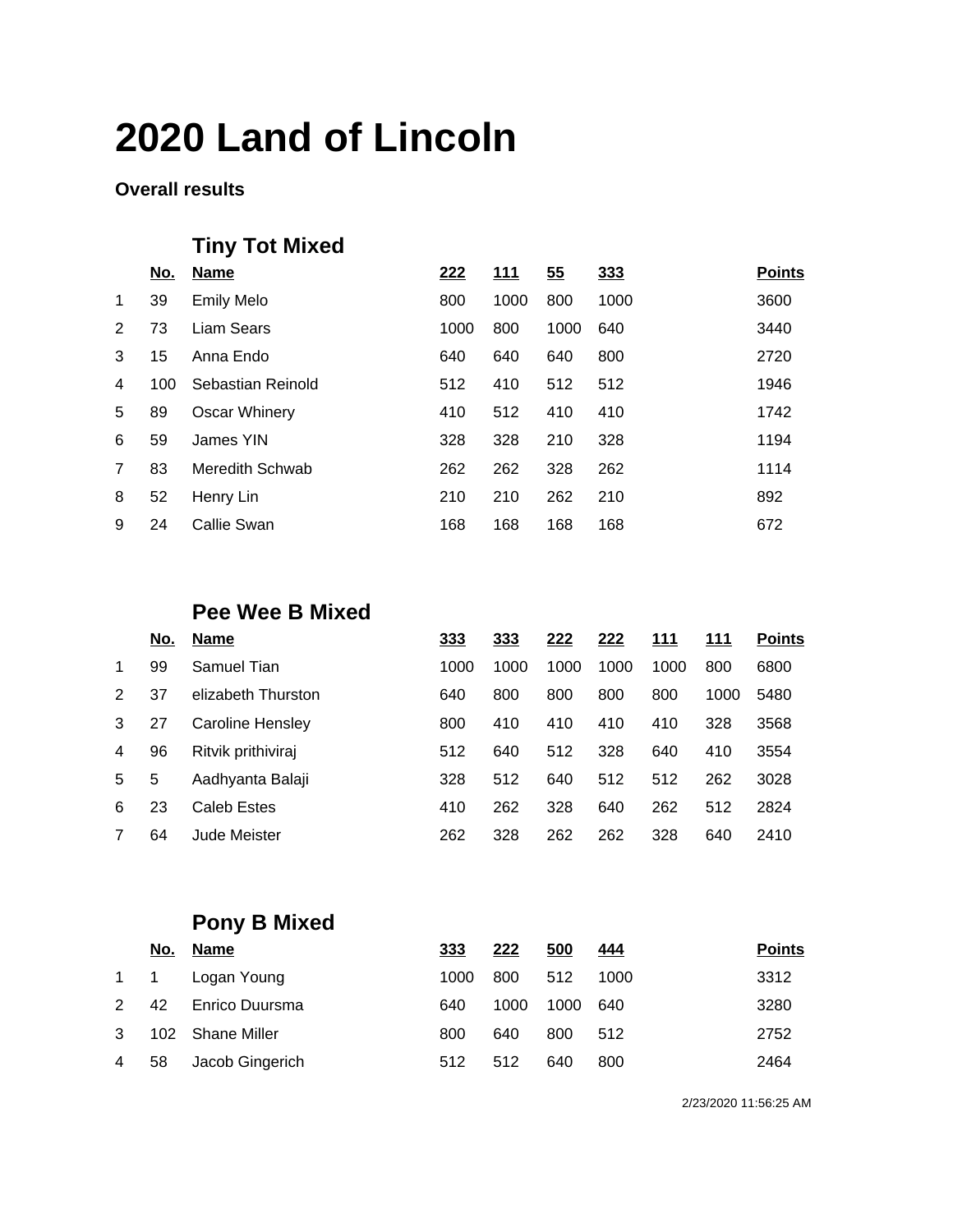#### **Overall results**

|      | 5 33 Daniel Swan | 410 | 410 | 410 410 | 1640 |
|------|------------------|-----|-----|---------|------|
|      | 6 16 Ava Devoto  | 328 | 328 | 328 328 | 1312 |
|      | 7 14 Andy Ma     | 262 |     | 262 262 | 786  |
| 8 50 | Hannah Kinzer    |     |     |         |      |

### **Midget B Mixed**

|               | No. | <b>Name</b>            | 333  | 333  | 222  | 222  | 500  | 500  | <b>Points</b> |
|---------------|-----|------------------------|------|------|------|------|------|------|---------------|
| $\mathbf 1$   | 53  | Henry Schaal           | 800  | 1000 | 1000 | 1000 | 1000 | 1000 | 6800          |
| $\mathcal{P}$ | 91  | Peter Prokhorov        | 1000 | 800  | 800  | 800  | 800  | 800  | 5800          |
| 3             | 40  | <b>Emily Gingerich</b> | 640  | 640  | 410  | 640  | 640  | 640  | 4250          |
| 4             | 54  | lan Pan                | 512  | 410  | 640  | 512  | 512  | 512  | 3610          |
| 5             | 8   | Alexander Bruner       | 410  | 512  | 512  | 410  | 410  | 410  | 3176          |
| 6             | 93  | Pieter Duursma         | 328  | 328  | 328  | 328  | 328  | 328  | 2296          |

### **Open B / Senior B Mixed**

|               | No. | <b>Name</b>            | 777  | 333  | 500  | 1000 | <b>Points</b> |
|---------------|-----|------------------------|------|------|------|------|---------------|
| $\mathbf 1$   | 47  | <b>Gaibrial Nugent</b> | 1000 | 1000 | 1000 | 1000 | 4000          |
| $\mathcal{P}$ | 7   | Adam Meister           | 800  | 640  | 800  | 800  | 3040          |
| 3             | 9   | Alexander Thurston     | 512  | 800  | 512  | 640  | 2464          |
| 4             | 43  | Eric Miranda           | 640  | 512  | 640  | 512  | 2304          |
| 5             | 74  | Lisa Notestein Schwab  | 410  | 328  | 328  | 410  | 1476          |
| 6             | 57  | Iwan Duursma           | 328  | 410  | 262  | 262  | 1262          |
| 7             | 36  | Elan, Sunday Pan       | 0    | 0    | 410  | 328  | 738           |
|               |     |                        |      |      |      |      |               |

### **Pee Wee A Mixed**

|  | No. Name            |           |  |                          | 222 111 111 500 500 333 Points |
|--|---------------------|-----------|--|--------------------------|--------------------------------|
|  | 1 79 Martzel Montes | 1000 1000 |  | 1000 1000 1000 1000 6000 |                                |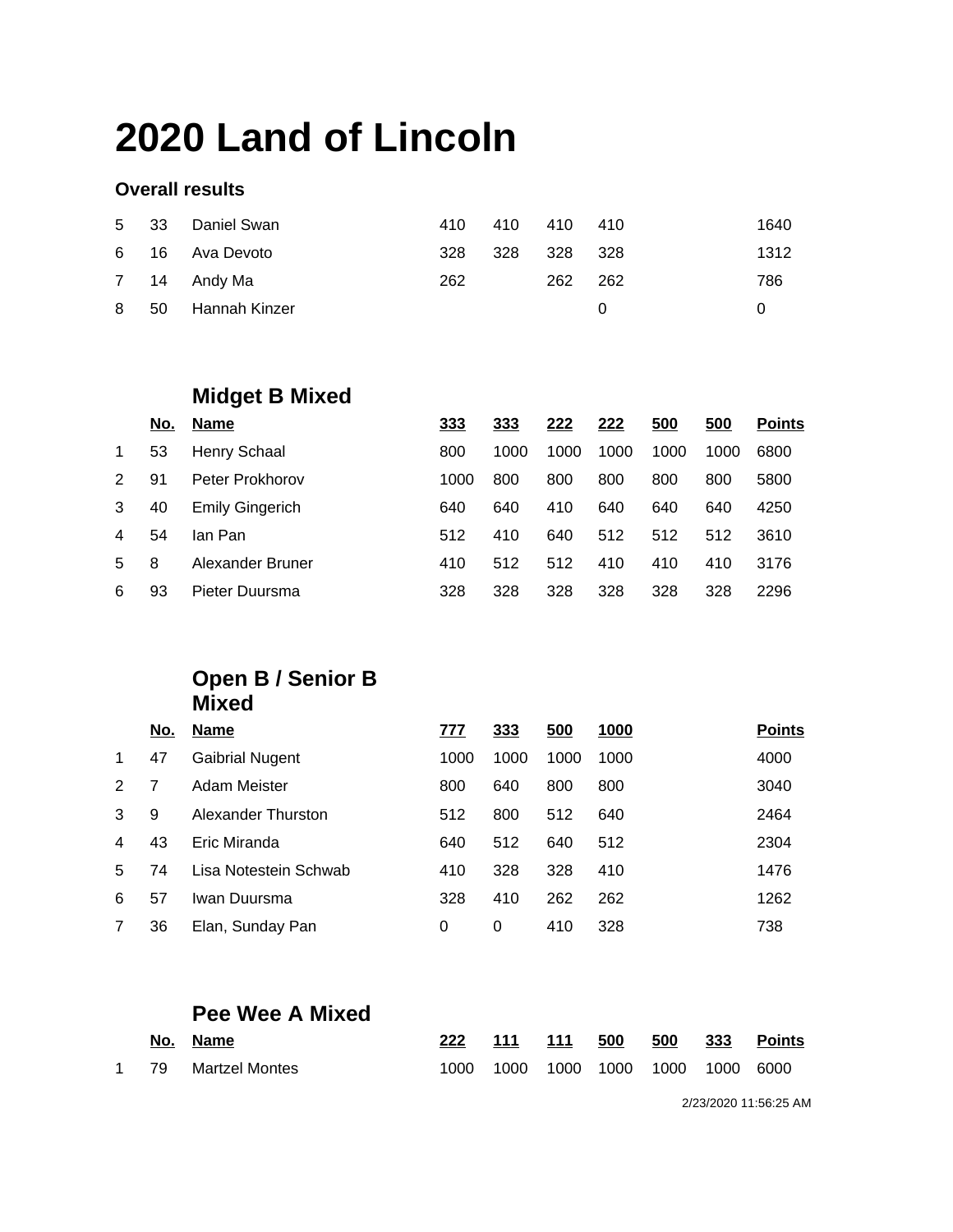#### **Overall results**

| $2^{\circ}$ | $-11$ | andrew sonn                         | 800 | 800  | 640 | 800 | 800 | 800 | 4640 |
|-------------|-------|-------------------------------------|-----|------|-----|-----|-----|-----|------|
| $3\quad 22$ |       | Bryan Wang                          | 640 | 410  | 800 | 640 | 640 | 640 | 3770 |
| 4 77        |       | Luis Fernando Marimoto<br>Taqueushi | 512 | 640. | 512 | 410 | 512 | 410 | 2996 |
| 5           | 105   | William Chen                        | 410 | 512  | 410 | 512 | 410 | 512 | 2766 |

## **Junior E (Pony) Mixed**

|               | No. | <b>Name</b>       | 333 | 333  | 222  | 222  | 500  | 500  | <b>Points</b> |
|---------------|-----|-------------------|-----|------|------|------|------|------|---------------|
| 1             | 45  | ethan sonn        | 0   | 1000 | 1000 | 1000 | 1000 | 512  | 5512          |
| $\mathcal{P}$ | 30  | Conor Greene      | 0   | 800  | 800  | 800  | 800  | 800  | 4800          |
| 3             | 156 | Isabella Thurston | 0   | 512  | 512  | 410  | 640  | 1000 | 3586          |
| 4             | 101 | Seth Reinold      | 0   | 640  | 640  | 640  | 328  | 328  | 3216          |
| 5             | 110 | Zigeng Guo        | 0   | 410  | 328  | 512  | 512  | 640  | 2812          |
| 6             | 107 | Winston Chen      | 0   | 328  | 410  | 328  | 410  | 410  | 2214          |

### **Junior D (Midget) Mixed**

|                | <u>No.</u> | <b>Name</b>            | 777  | 333  | 500  | 1000 | <b>Points</b> |
|----------------|------------|------------------------|------|------|------|------|---------------|
| $\mathbf 1$    | 94         | <b>Quinn Derheimer</b> | 1000 | 1000 | 410  | 1000 | 3410          |
| 2              | 20         | Brandon Liao           | 800  | 800  | 1000 | 512  | 3112          |
| 3              | 10         | Andrea Cao             | 640  | 410  | 800  | 800  | 2650          |
| 4              | 76         | Lucas King             | 328  | 512  | 640  | 640  | 2120          |
| 5              | 12         | Andrew Ellison         | 512  | 640  | 512  | 328  | 1992          |
| 6              | 13         | Andy Endo              | 410  | 328  | 328  | 410  | 1476          |
| $\overline{7}$ | 31         | Corin Habecker         | 262  | 262  | 262  | 262  | 1048          |
| 8              | 18         | <b>Ben Bass</b>        | 107  | 210  | 210  | 168  | 695           |
| 8              | 81         | Mathew Melo            | 210  | 168  | 107  | 210  | 695           |
| 10             | 38         | Elle Yonker            | 168  | 134  | 168  | 134  | 604           |
| 11             | 106        | Winny Chen             | 134  | 107  | 134  | 107  | 482           |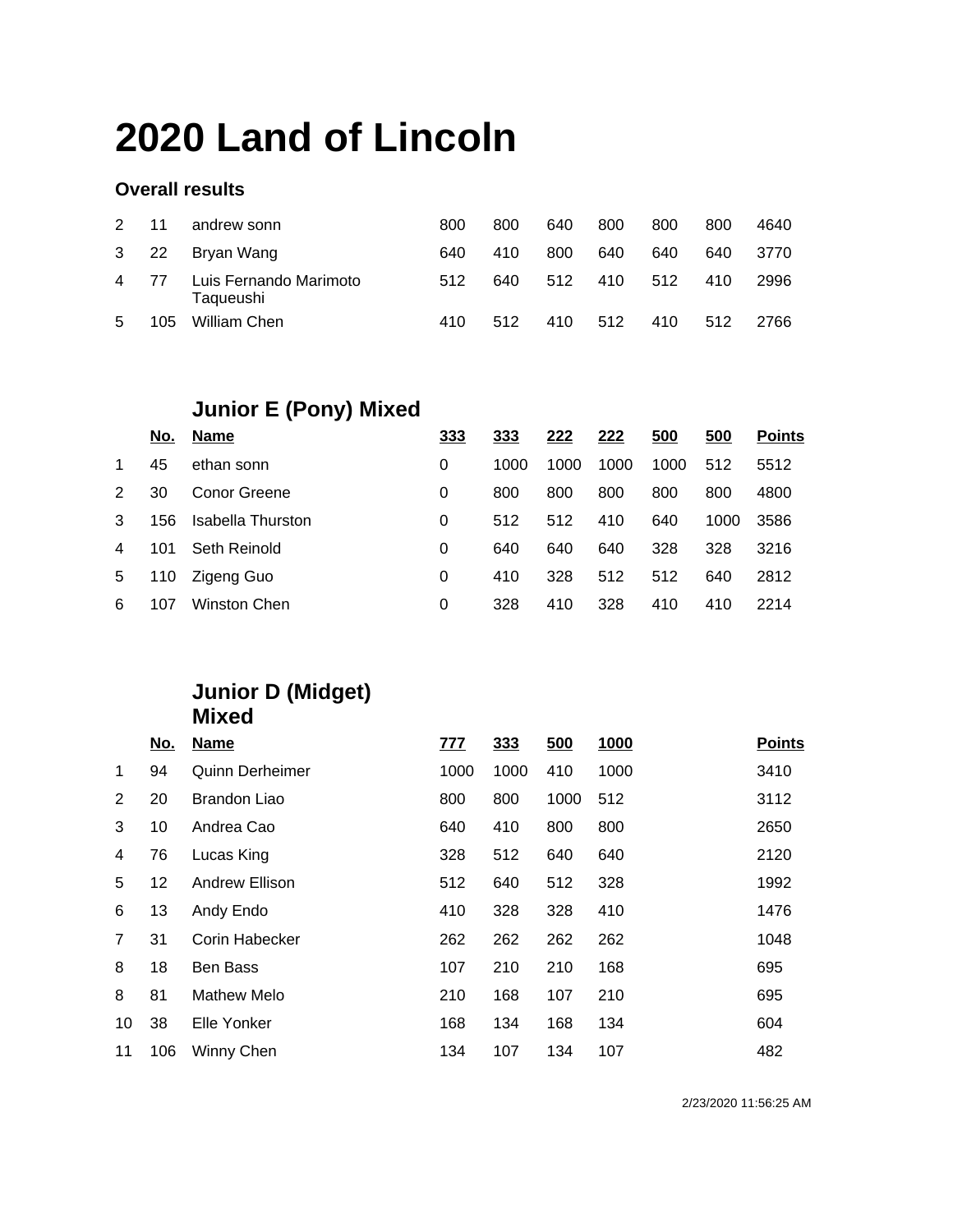#### **Overall results**

| 12             | 95         | Rachel Bass                                | 86          | 86         | 86   | 86          | 344           |
|----------------|------------|--------------------------------------------|-------------|------------|------|-------------|---------------|
|                |            |                                            |             |            |      |             |               |
|                |            | <b>Junior C (Juvenile)</b><br><b>Mixed</b> |             |            |      |             |               |
|                | <u>No.</u> | <u>Name</u>                                | <u>1000</u> | <u>777</u> | 500  | <u>1500</u> | <b>Points</b> |
| $\mathbf 1$    | 97         | Rory O'Brien                               | 1000        | 1000       | 1000 | 1000        | 4000          |
| 2              | 63         | Joseph Britt                               | 800         | 262        | 800  | 800         | 2662          |
| 3              | 48         | <b>Gregory Britt</b>                       | 640         | 640        | 512  | 640         | 2432          |
| 4              | 111        | <b>Zixiang Cao</b>                         | 328         | 800        | 328  | 512         | 1968          |
| 5              | 90         | Paul Prokhorov                             | 512         | 410        | 410  | 262         | 1594          |
| 6              | 84         | Mia Mahmud                                 | 410         | 512        | 262  | 328         | 1512          |
| $\overline{7}$ | 21         | <b>Brooke Sunday Derheimer</b>             | 0           | 0          | 640  | 410         | 1050          |
| 8              | 46         | Gabe Maze                                  | 262         | 262        | 0    | 210         | 734           |

### **Heartland Mixed**

|    | <u>No.</u> | <u>Name</u>            | <b>1500</b> | 1000 | 500  | 3000 | <b>Points</b> |
|----|------------|------------------------|-------------|------|------|------|---------------|
| 1  | 109        | yuanhang ma            | 44          | 1000 | 1000 | 1000 | 3044          |
| 2  | 108        | Xavier Lawrence        | 800         | 640  | 800  | 800  | 3040          |
| 3  | 85         | Mikey Burdekin         | 1000        | 800  | 640  | 512  | 2952          |
| 4  | 60         | Jason Dong             | 640         | 410  | 512  | 410  | 1972          |
| 4  | 61         | John Schnor            | 410         | 512  | 410  | 640  | 1972          |
| 6  | 69         | Kevin Niu              | 512         | 168  | 134  | 328  | 1142          |
| 7  | 98         | Sam Habecker           | 134         | 262  | 328  | 262  | 986           |
| 8  | 86         | Nathan Zhang           | 262         | 328  | 69   | 210  | 869           |
| 9  | 2          | A Lopez                | 168         | 107  | 262  | 168  | 705           |
| 10 | 103        | Shunyu Yao             | 107         | 210  | 210  | 35   | 562           |
| 11 | 44         | Eric Lapporte          | 210         | 86   | 107  | 86   | 489           |
| 12 | 25         | <b>Calvin Williams</b> | 69          | 69   | 168  | 107  | 413           |
| 13 | 71         | Leo Drossos-Thompson   | 86          | 134  | 55   | 134  | 409           |